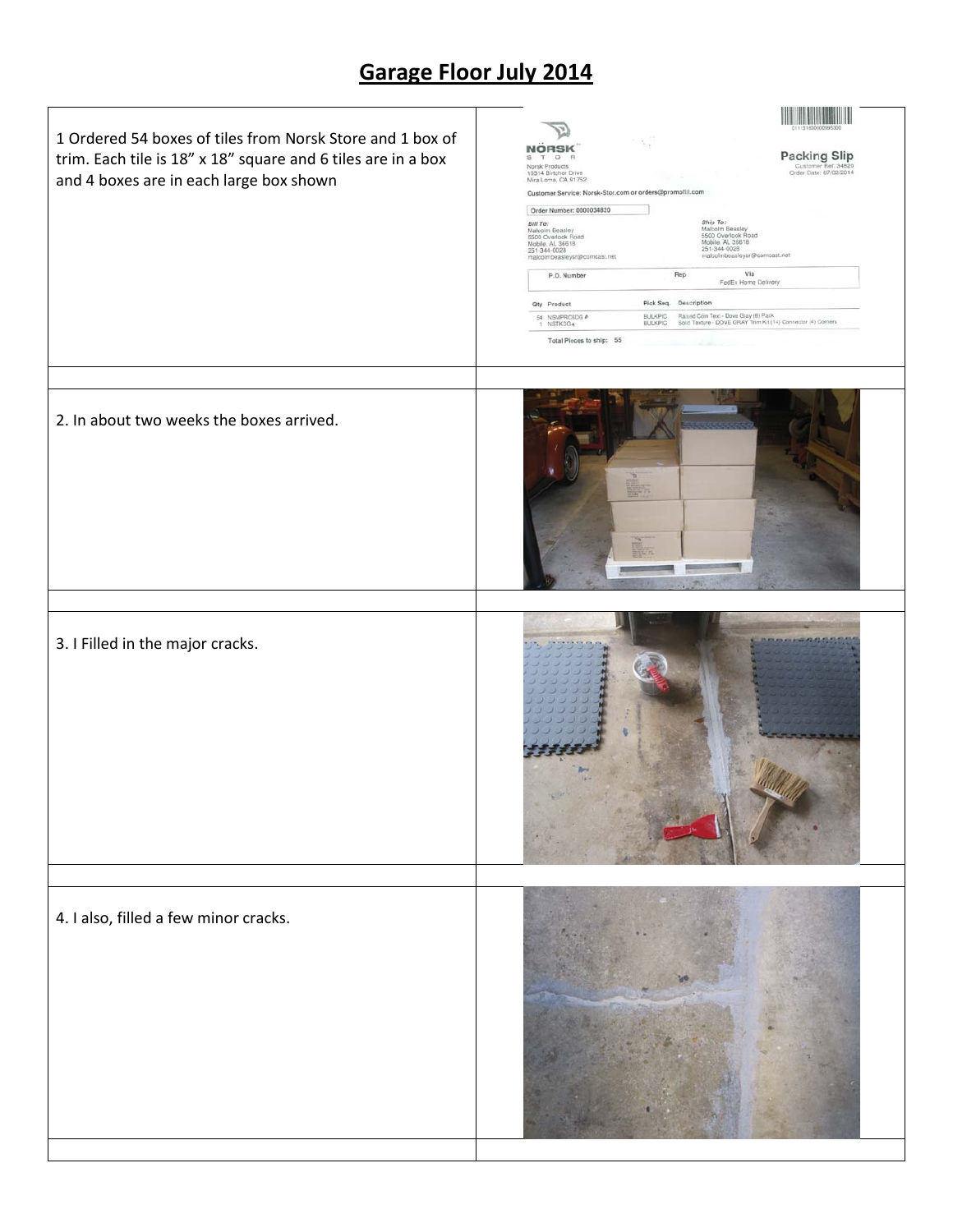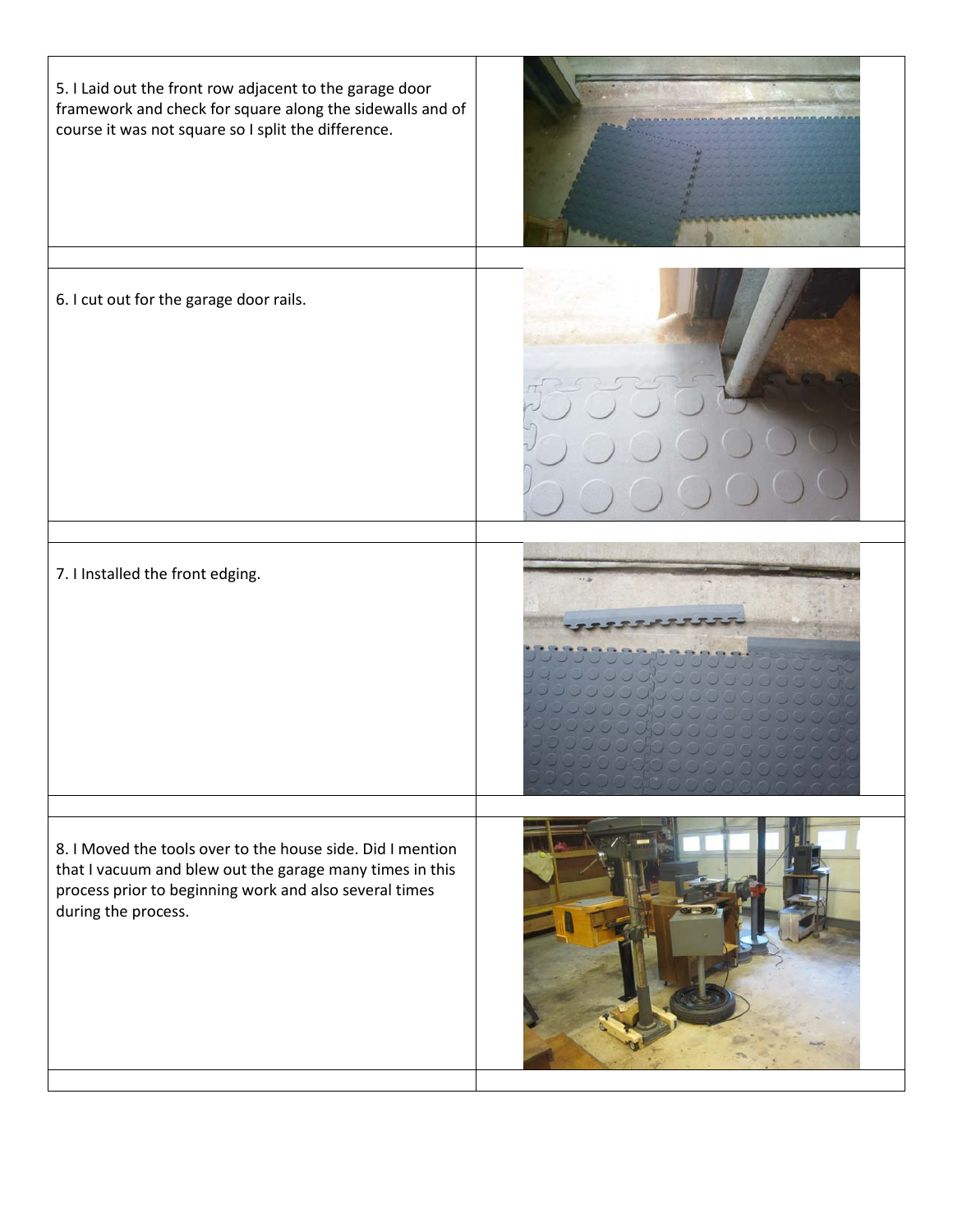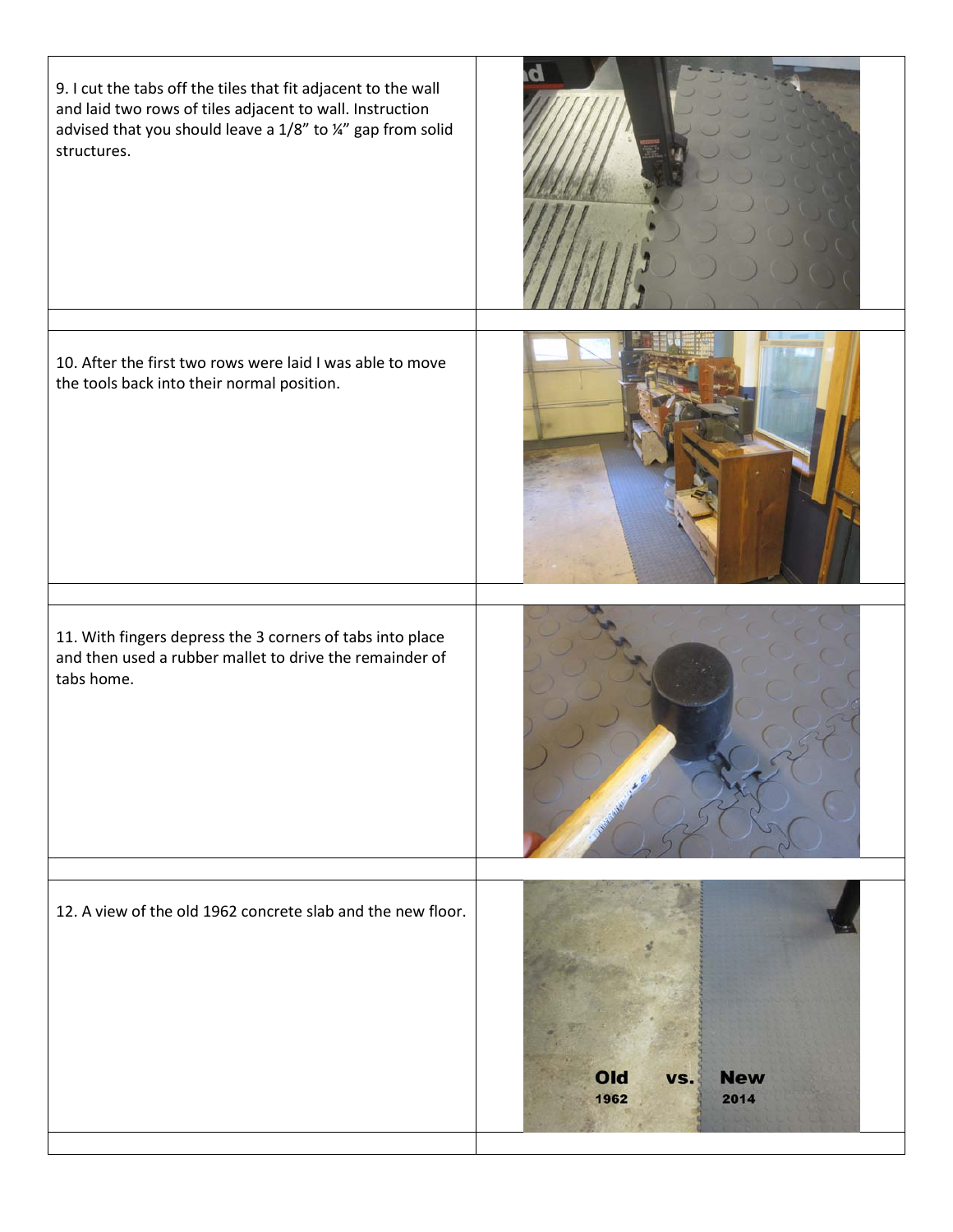| 13. Now it was time to bring in Andrew to help me.<br>Malcolm & Andrew                             |       |
|----------------------------------------------------------------------------------------------------|-------|
| 14. The next day I brought in McNeil to help me and<br>Andrew.<br>McNeil & Andrew                  |       |
| 15. The next day brought in their Dad, Neil to help us finish<br>the job.<br>Andrew, McNeil & Neil |       |
| 16. I also helped.<br>Malcolm, Andrew and McNeil                                                   | merce |